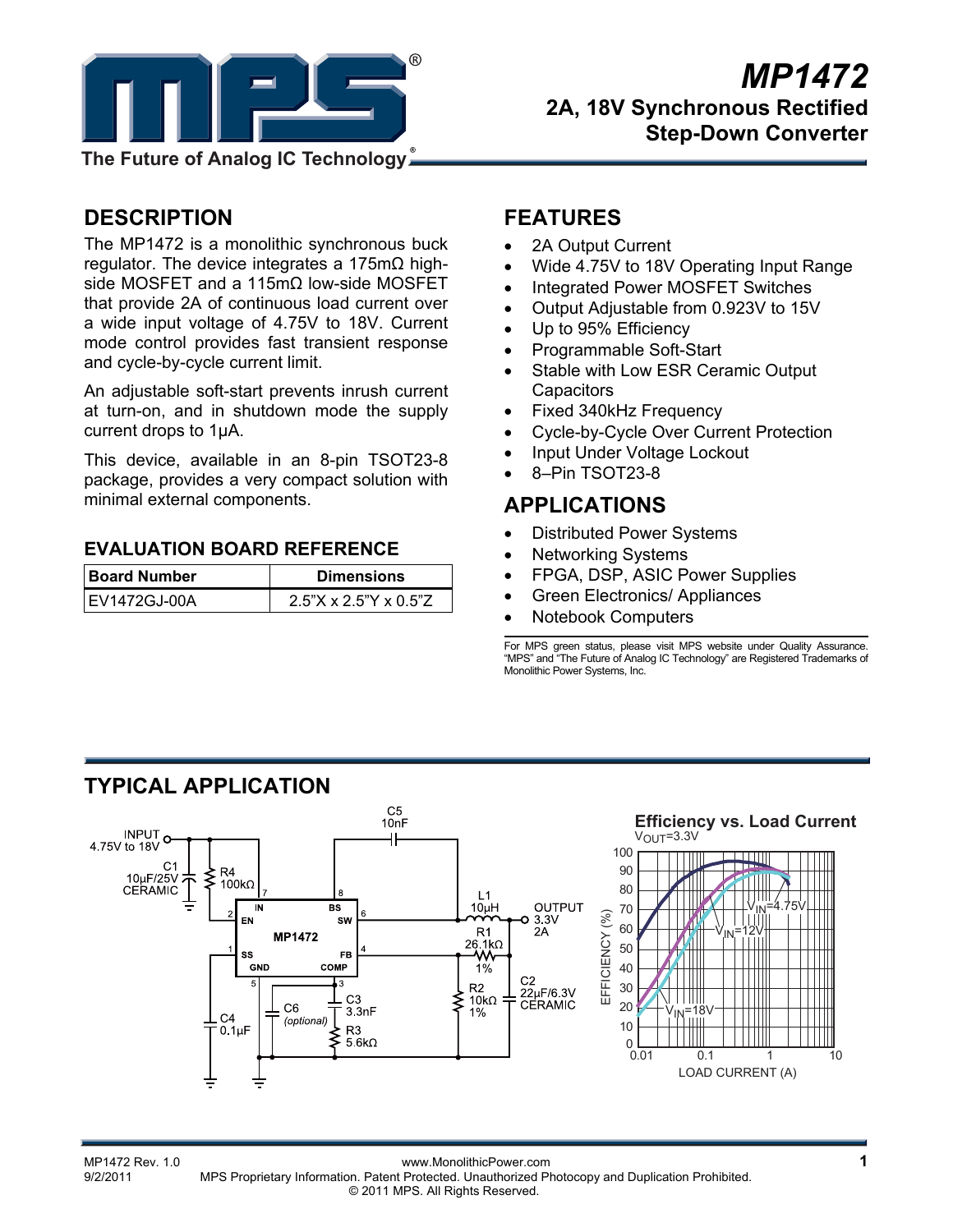

### **ORDERING INFORMATION**

| <b>Part Number</b> | Package  | <b>Top Marking</b> |
|--------------------|----------|--------------------|
| MP1472GJ*          | TSOT23-8 | ACW                |

\*For Tape & Reel, add suffix –Z (e.g. MP1472GJ–Z);

### **PACKAGE REFERENCE**



# **ABSOLUTE MAXIMUM RATINGS (1)**

| Boost Voltage $V_{BS}$ $V_{SW}$ – 0.3V to $V_{SW}$ + 6V    |  |
|------------------------------------------------------------|--|
|                                                            |  |
|                                                            |  |
| Continuous Power Dissipation $(T_A = +25^{\circ}C)$<br>(2) |  |

### *Recommended Operating Conditions* **(3)**

| Output Voltage V <sub>OUT</sub> 0.923V to 15V |  |
|-----------------------------------------------|--|
| Maximum Junction Temp. $(T_1)$ +125°C         |  |

# *Thermal Resistance* **(4)** *θJA θJC*

```
TSOT23-8 .............................. 100 ..... 55 ... C/W
```
#### **Notes:**

- 1) Exceeding these ratings may damage the device.
- 2) The maximum allowable power dissipation is a function of the maximum junction temperature  $T_J(MAX)$ , the junction-toambient thermal resistance  $\theta_{JA}$ , and the ambient temperature TA. The maximum allowable continuous power dissipation at any ambient temperature is calculated by  $P_D(MAX)=(T_J(MAX)-T_J(MAX)-T_J(MAX)-T_J(MAX)-T_J(MAX)$  $T_A$ )/  $\theta_{JA}$ . Exceeding the maximum allowable power dissipation will cause excessive die temperature, and the regulator will go into thermal shutdown. Internal thermal shutdown circuitry protects the device from permanent damage.
- 3) The device is not guaranteed to function outside of its operating conditions.
- 4) Measured on JESD51-7 4-layer PCB.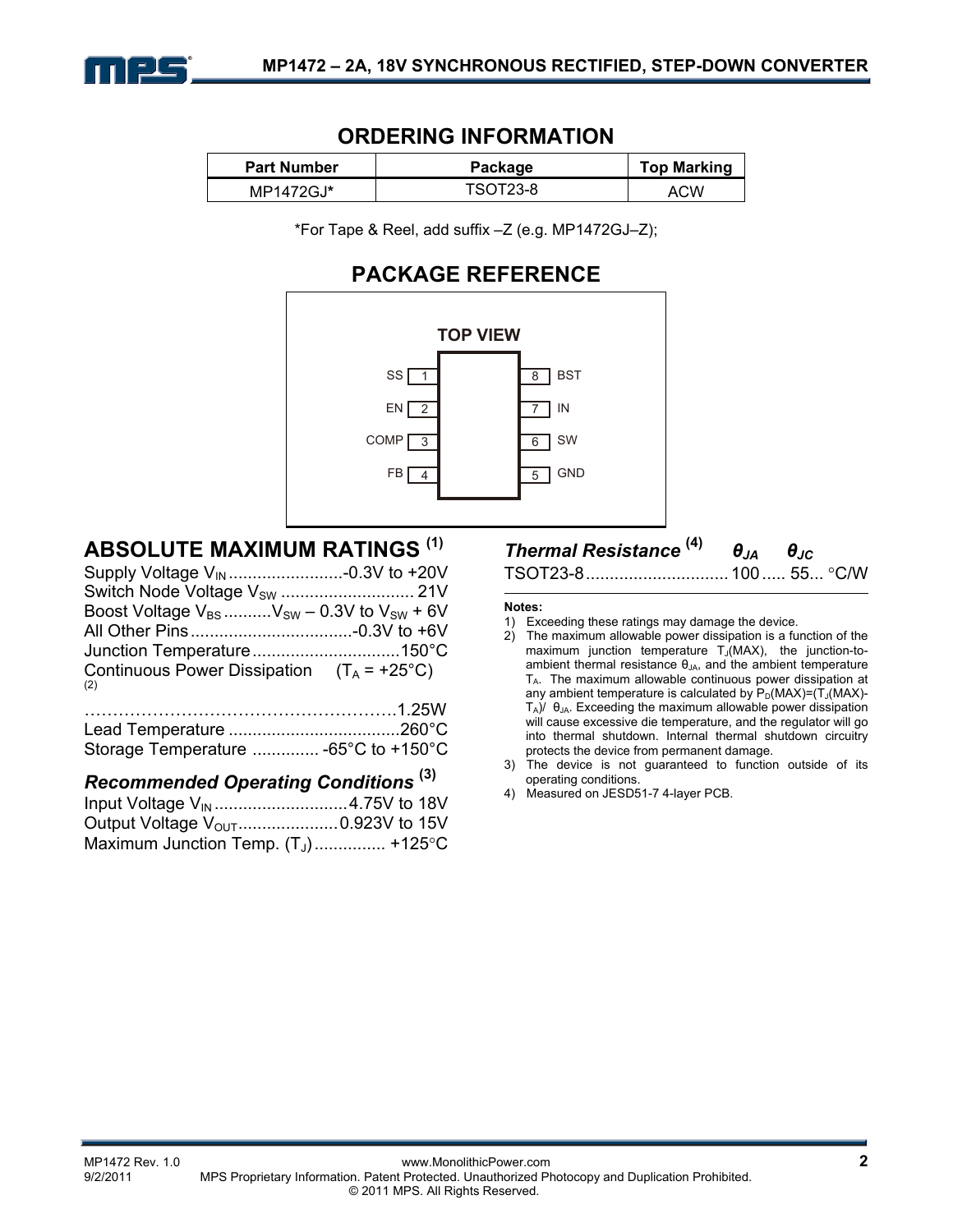

### **ELECTRICAL CHARACTERISTICS**

 $V_{IN}$  = 12V,  $T_A$  = +25°C, unless otherwise noted.

| <b>Parameter</b>                                                  | <b>Symbol</b>  | <b>Condition</b>                 | Min   | <b>Typ</b> | Max   | <b>Units</b>  |
|-------------------------------------------------------------------|----------------|----------------------------------|-------|------------|-------|---------------|
| <b>Shutdown Supply Current</b>                                    |                | $V_{EN} = 0V$                    |       | 1          | 3.0   | μA            |
| <b>Supply Current</b>                                             |                | $V_{EN}$ = 5.0V; $V_{FB}$ = 1.0V |       | 1.3        | 1.5   | mA            |
| Feedback Voltage                                                  | $V_{FB}$       | $4.75V \le V_{IN} \le 18V$       | 0.900 | 0.923      | 0.946 | $\vee$        |
| Feedback Overvoltage Threshold                                    |                |                                  |       | 1.1        |       | $\vee$        |
| Error Amplifier Voltage Gain <sup>(5)</sup>                       | $A_{EA}$       |                                  |       | 400        |       | <b>V/V</b>    |
| Error Amplifier Transconductance                                  | $G_{EA}$       | $\Delta I_C = \pm 10 \mu A$      |       | 800        |       | µA/V          |
| High-Side Switch On Resistance (5)                                | $R_{DS(ON)1}$  |                                  |       | 175        |       | $m\Omega$     |
| Low-Side Switch On Resistance <sup>(5)</sup>                      | $R_{DS(ON)2}$  |                                  |       | 115        |       | $m\Omega$     |
| High-Side Switch Leakage Current                                  |                | $V_{EN} = 0V$ , $V_{SW} = 0V$    |       |            | 10    | μA            |
| <b>Upper Switch Current Limit</b>                                 |                | Minimum Duty Cycle               | 3     | 4.1        | 5.3   | A             |
| <b>Lower Switch Current Limit</b>                                 |                | From Drain to Source             |       | 1.1        |       | A             |
| <b>COMP to Current Sense</b><br>Transconductance                  | <b>GCS</b>     |                                  |       | 3.5        |       | AV            |
| <b>Oscillation Frequency</b>                                      | $F_{osc1}$     |                                  | 305   | 340        | 375   | kHz           |
| <b>Short Circuit Oscillation Frequency</b>                        | $F_{\rm osc2}$ | $V_{FB} = 0V$                    |       | 100        |       | kHz           |
| Maximum Duty Cycle                                                | $D_{MAX}$      | $V_{FB} = 0.8V$                  |       | 90         |       | $\frac{0}{0}$ |
| Minimum On Time <sup>(5)</sup>                                    |                |                                  |       | 220        |       | ns            |
| EN Shutdown Threshold Voltage                                     |                | $V_{EN}$ Rising                  | 1.1   | 1.5        | 2.0   | $\vee$        |
| EN Shutdown Threshold Voltage<br><b>Hysteresis</b>                |                |                                  |       | 210        |       | mV            |
| <b>EN Lockout Threshold Voltage</b>                               |                |                                  | 2.2   | 2.5        | 2.7   | $\vee$        |
| <b>EN Lockout Hysterisis</b>                                      |                |                                  |       | 210        |       | mV            |
| Input Under Voltage Lockout<br>Threshold                          |                | $V_{\text{IN}}$ Rising           | 3.40  | 3.80       | 4.20  | $\vee$        |
| <b>Input Under Voltage Lockout</b><br><b>Threshold Hysteresis</b> |                |                                  |       | 210        |       | mV            |
| Soft-Start Current                                                |                | $V_{SS} = 0V$                    |       | 6          |       | μA            |
| Soft-Start Period                                                 |                | $C_{SS} = 0.1 \mu F$             |       | 15         |       | ms            |
| Thermal Shutdown <sup>(5)</sup>                                   |                |                                  |       | 160        |       | $^{\circ}C$   |

**Note:** 

5) Guaranteed by design, not tested.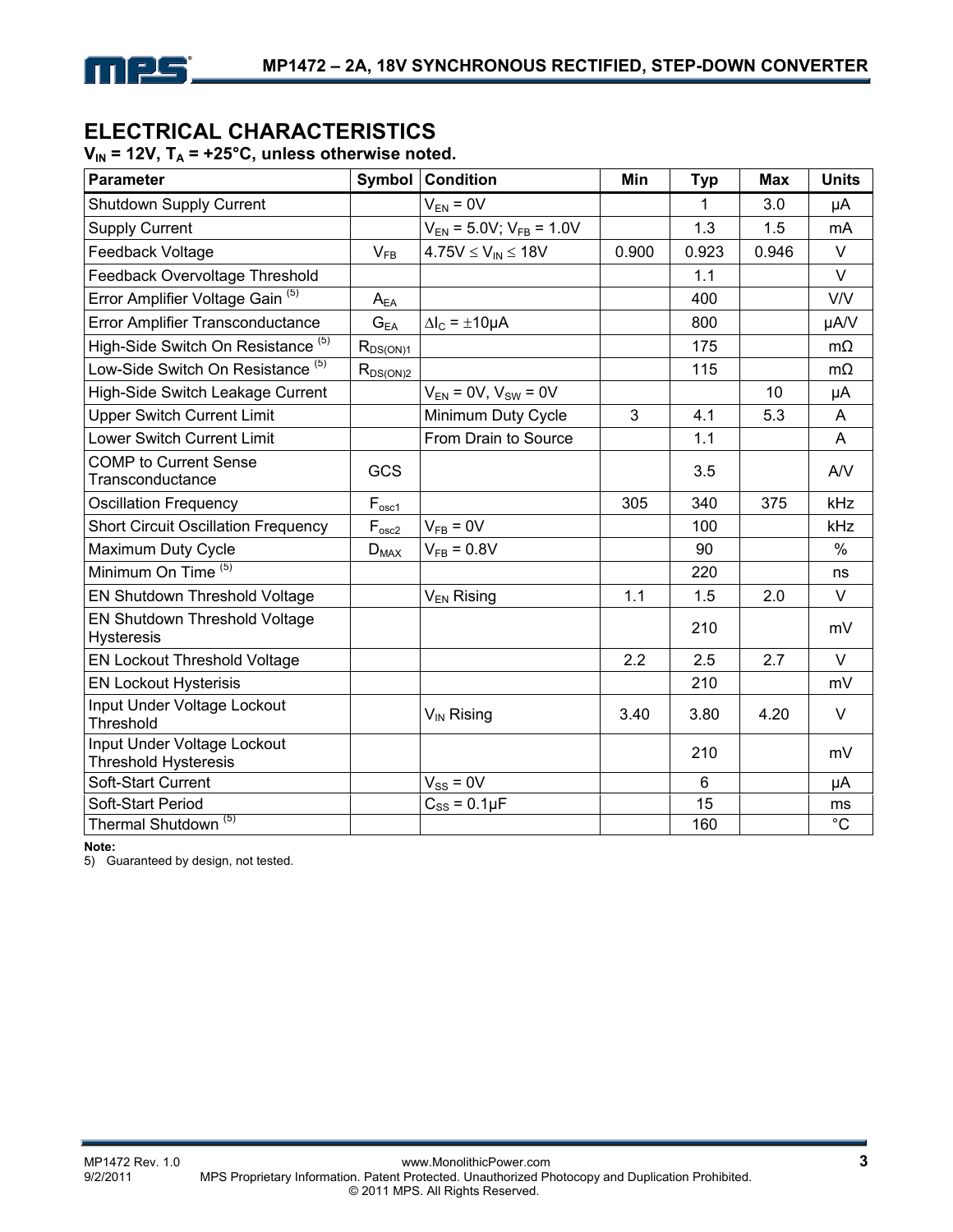

### **PIN FUNCTIONS**

| Pin#           | <b>Name</b> | <b>Description</b>                                                                                                                                                                                                                                                            |
|----------------|-------------|-------------------------------------------------------------------------------------------------------------------------------------------------------------------------------------------------------------------------------------------------------------------------------|
| 1              | SS          | Soft-Start Control Input. SS controls the soft start period. Connect a capacitor from SS to GND<br>to set the soft-start period. A $0.1\mu$ F capacitor sets the soft-start period to 15ms. To disable the<br>soft-start feature, leave SS unconnected.                       |
| $\overline{2}$ | EN          | Enable Input. EN is a digital input that turns the regulator on or off. Drive EN high to turn on<br>the regulator, drive it low to turn it off. Pull up with $100k\Omega$ resistor for automatic startup.                                                                     |
| 3              | <b>COMP</b> | Compensation Node. COMP is used to compensate the regulation control loop. Connect a<br>series RC network from COMP to GND to compensate the regulation control loop. In some<br>cases, an additional capacitor from COMP to GND is required. See Compensation<br>Components. |
| 4              | FB.         | Feedback Input. FB senses the output voltage to regulate that voltage. Drive FB with a<br>resistive voltage divider from the output voltage. The feedback threshold is 0.923V. See<br>Setting the Output Voltage.                                                             |
| 5              | <b>GND</b>  | Ground.                                                                                                                                                                                                                                                                       |
| 6              | <b>SW</b>   | Power Switching Output. SW is the switching node that supplies power to the output. Connect<br>the output LC filter from SW to the output load. Note that a capacitor is required from SW to<br>BS to power the high-side switch.                                             |
| 7              | IN          | Power Input. IN supplies the power to the IC, as well as the step-down converter switches.<br>Drive IN with a 4.75V to 18V power source. Bypass IN to GND with a suitably large capacitor<br>to eliminate noise on the input to the IC. See Input Capacitor.                  |
| 8              | <b>BS</b>   | High-Side Gate Drive Boost Input. BS supplies the drive for the high-side N-Channel MOSFET<br>switch. Connect a 0.01µF or greater capacitor from SW to BS to power the high side switch.                                                                                      |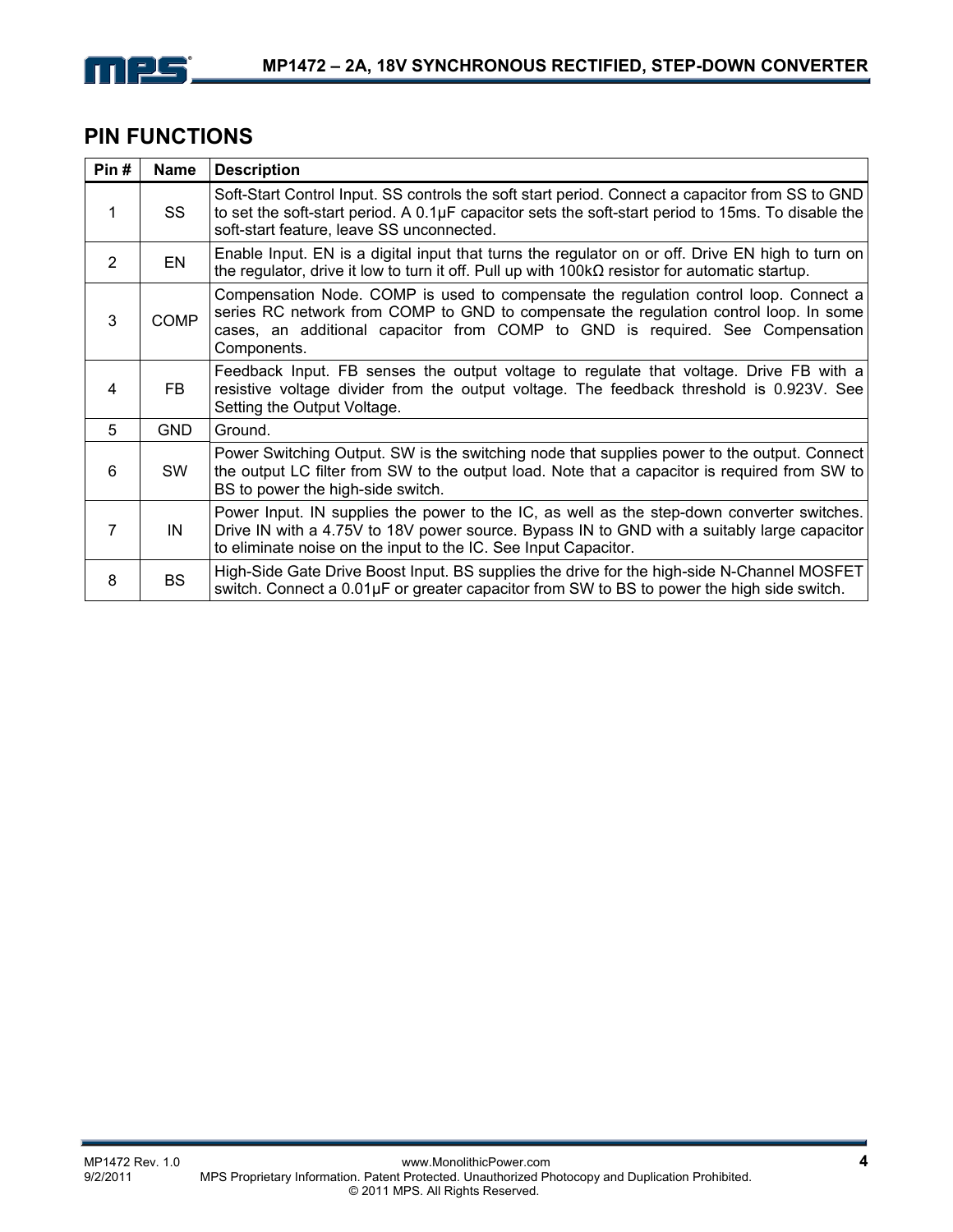

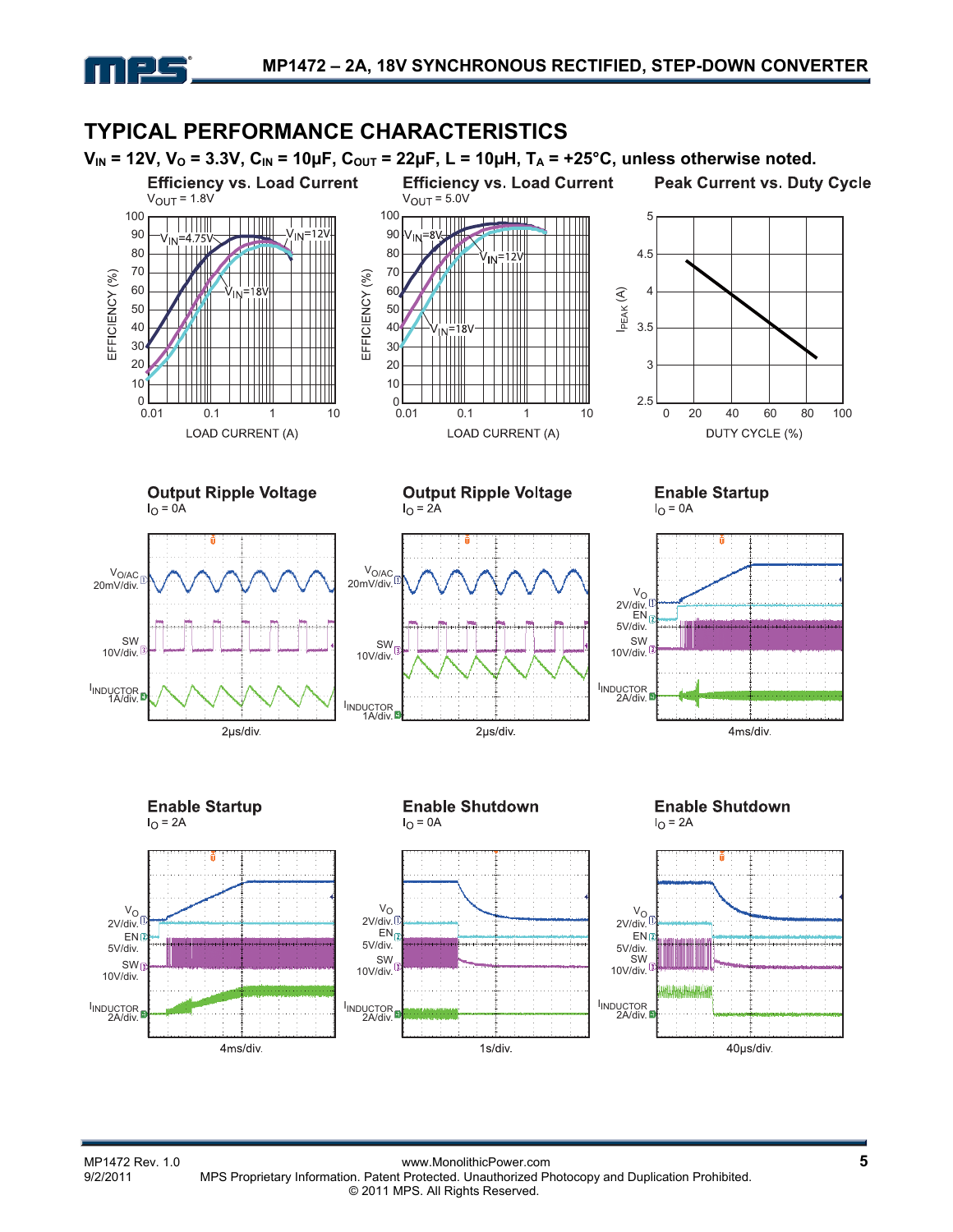

### **OPERATION**

#### **FUNCTIONAL DESCRIPTION**

The MP1472 is a synchronous rectified, current-mode, step-down regulator. It regulates input voltages from 4.75V to 18V down to an output voltage as low as 0.923V, and supplies up to 2A of load current.

The MP1472 uses current-mode control to regulate the output voltage. The output voltage is measured at FB through a resistive voltage divider and amplified through the internal transconductance error amplifier. The voltage at the COMP pin is compared to the switch current measured internally to control the output voltage.

The converter uses internal N-Channel MOSFET switches to step-down the input voltage to the regulated output voltage. Since the high side MOSFET requires a gate voltage greater than the input voltage, a boost capacitor connected between SW and BS is needed to drive the high side gate. The boost capacitor is charged from the internal 5V rail when SW is low.

When the MP1472 FB pin exceeds 20% of the nominal regulation voltage of 0.923V, the over voltage comparator is tripped and the COMP pin and the SS pin are discharged to GND, forcing the high-side switch off.



**Figure 1—Functional Block Diagram**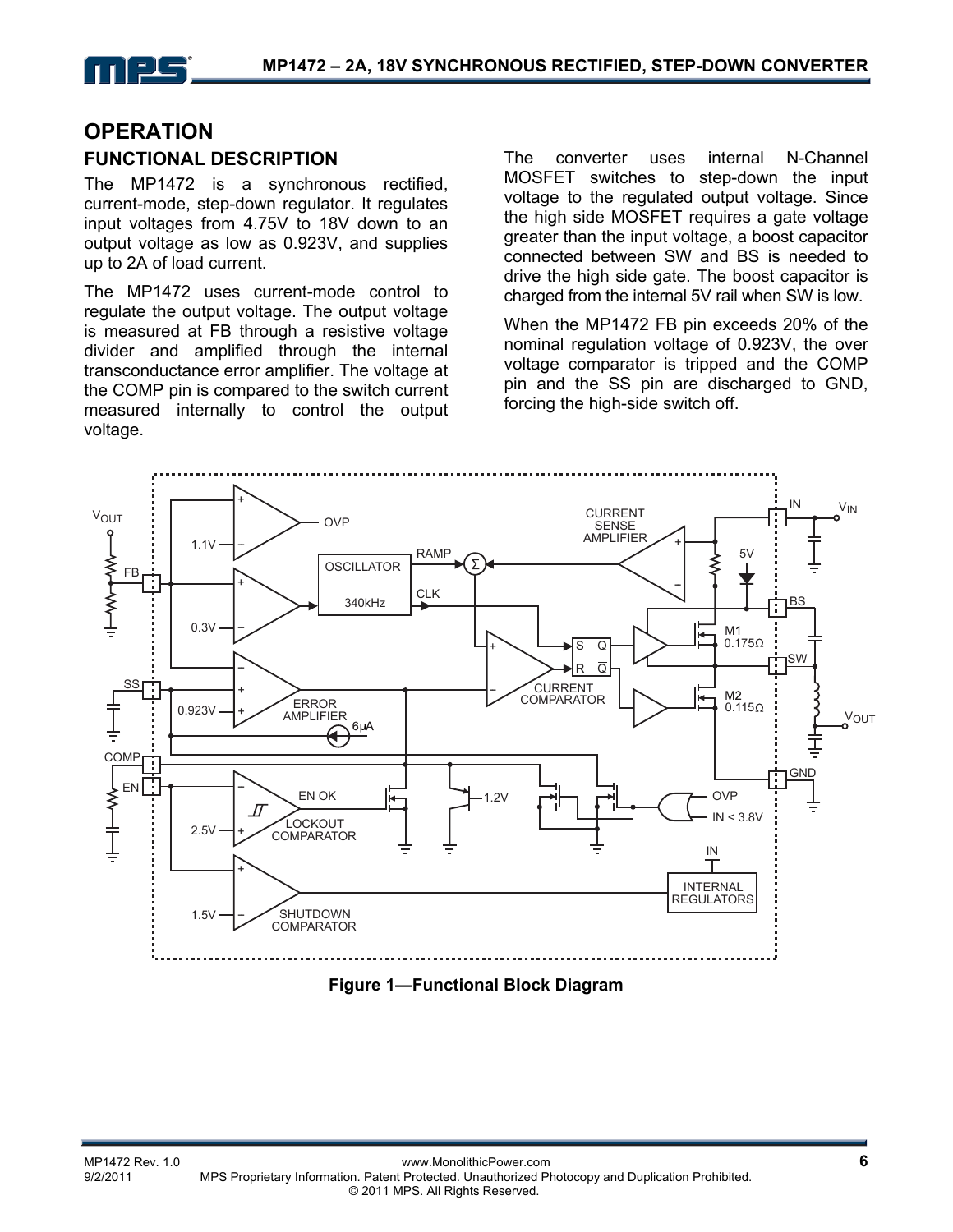

### **APPLICATIONS INFORMATION COMPONENT SELECTION**

### **Setting the Output Voltage**

The output voltage is set using a resistive voltage divider from the output voltage to FB pin. The voltage divider divides the output voltage down to the feedback voltage by the ratio:

$$
V_{FB} = V_{OUT} \frac{R2}{R1 + R2}
$$

Where  $V_{FB}$  is the feedback voltage and  $V_{OUT}$  is the output voltage.

Thus the output voltage is:

$$
V_{OUT} = 0.923 \times \frac{R1 + R2}{R2}
$$

R2 can be as high as 100kΩ, but a typical value is 10kΩ. Using the typical value for R2, R1 is determined by:

$$
R1 = 10.83 \times (V_{OUT} - 0.923) (k\Omega)
$$

For example, for a 3.3V output voltage, R2 is 10kΩ, and R1 is 26.1kΩ.

#### **Inductor**

The inductor is required to supply constant current to the output load while being driven by the switched input voltage. A larger value inductor will result in less ripple current that will result in lower output ripple voltage. However, the larger value inductor will have a larger physical

size, higher series resistance, and/or lower saturation current.

A good rule for determining the inductance to use is to allow the peak-to-peak ripple current in the inductor to be approximately 30% of the maximum switch current limit. Also, make sure that the peak inductor current is below the maximum switch current limit. The inductance value can be calculated by:

$$
L = \frac{V_{OUT}}{f_S \times \Delta I_L} \times \left(1 - \frac{V_{OUT}}{V_{IN}}\right)
$$

Where  $V_{OUT}$  is the output voltage,  $V_{IN}$  is the input voltage,  $f_s$  is the switching frequency, and  $\Delta I_l$  is the peak-to-peak inductor ripple current.

Choose an inductor that will not saturate under the maximum inductor peak current. The peak inductor current can be calculated by:

$$
I_{LP} = I_{LOAD} + \frac{V_{OUT}}{2 \times f_S \times L} \times \left(1 - \frac{V_{OUT}}{V_{IN}}\right)
$$

Where  $I_{\text{LOAD}}$  is the load current.

Table 1 lists a number of suitable inductors from various manufacturers. The choice of which style inductor to use mainly depends on the price vs. size requirements and any EMI requirement.

| <b>Part Number</b>       | Inductance (µH) | Max DCR $(\Omega)$ | <b>Current Rating (A)</b> | <b>Dimensions</b><br>$L \times W \times H$ (mm <sup>3</sup> ) |  |  |
|--------------------------|-----------------|--------------------|---------------------------|---------------------------------------------------------------|--|--|
| <b>Wurth Electronics</b> |                 |                    |                           |                                                               |  |  |
| 7440650068               | 6.8             | 0.033              | 3.6                       | 10x10x2.8                                                     |  |  |
| 744066100                | 10              | 0.035              | 3.6                       | 10x10x3.8                                                     |  |  |
| 744066150                | 15              | 0.050              | 3.2                       | 10x10x3.8                                                     |  |  |
| <b>TDK</b>               |                 |                    |                           |                                                               |  |  |
| SLF10165T-6R8N4R33PF     | 6.8             | 0.014              | 4.3                       | 10x10x4.5                                                     |  |  |
| SLF10165T-100M3R83PF     | 10              | 0.0185             | 3.8                       | 10x10x4.5                                                     |  |  |
| SLF10165T-150M3R13PF     | 15              | 0.027              | 3.1                       | 10x10x4.5                                                     |  |  |
| <b>Toko</b>              |                 |                    |                           |                                                               |  |  |
| #B952AS-6R8N             | 6.8             | 0.035              | 3.1                       | 10.4x10.4x4.8                                                 |  |  |
| #B892NAS-100M            | 10              | 0.0225             | 4.2                       | 12.3x12.3x4.5                                                 |  |  |
| #B892NAS-150M            | 15              | 0.0355             | 3.2                       | 12.3x12.3x4.5                                                 |  |  |

#### **Table 1—Inductor Selection Guide**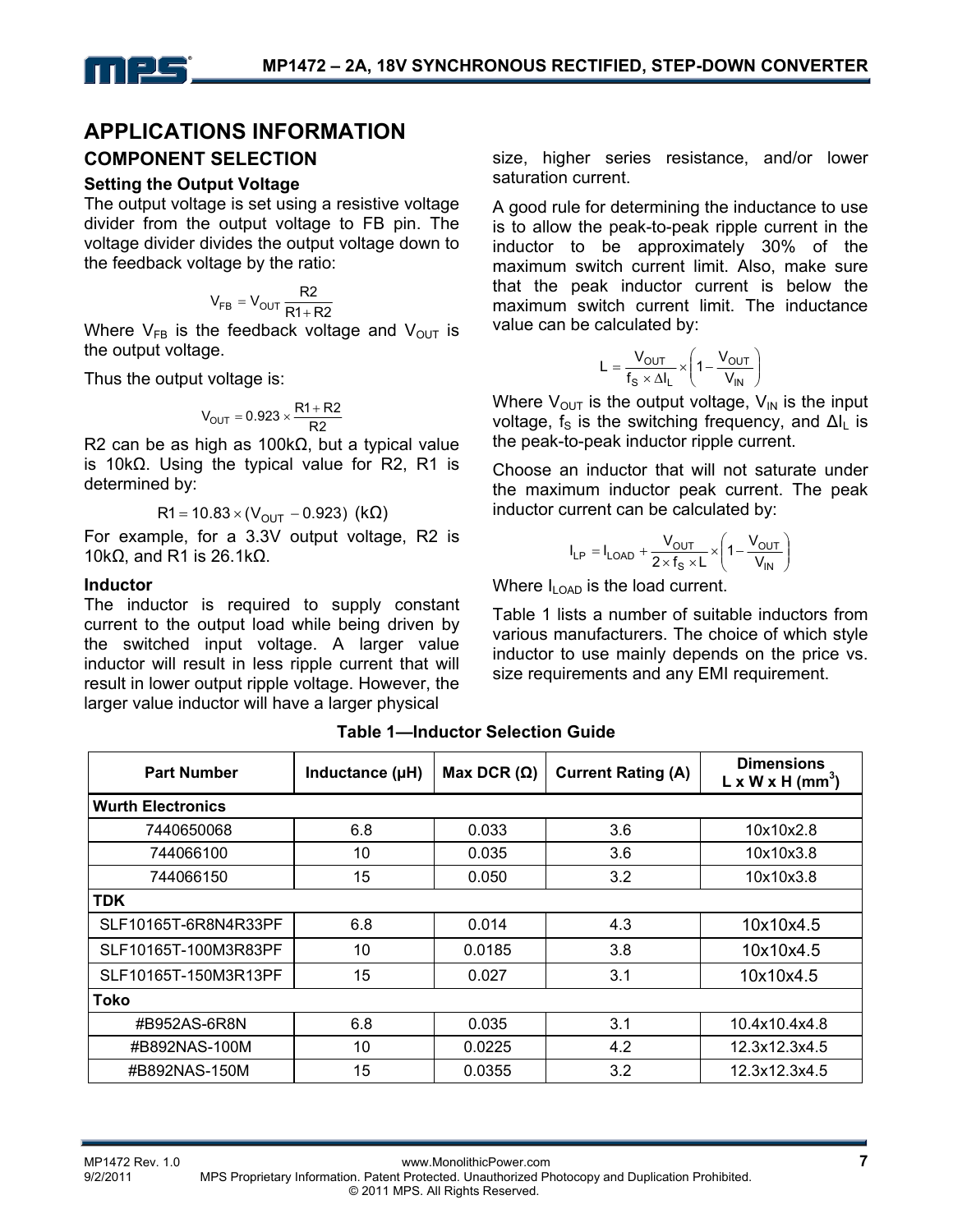

#### **Optional Schottky Diode**

During the transition between high-side switch and low-side switch, the body diode of the lowside power MOSFET conducts the inductor current. The forward voltage of this body diode is high. An optional Schottky diode may be paralleled between the SW pin and GND pin to improve overall efficiency. Table 2 lists example Schottky diodes and their Manufacturers.

| Table 2-Diode Selection Guide |
|-------------------------------|
|-------------------------------|

| <b>Part Number</b> | <b>Voltage/Current</b><br>Rating | <b>Vendor</b>              |
|--------------------|----------------------------------|----------------------------|
| B <sub>230</sub>   | 30V, 2A                          | Diodes, Inc.               |
| <b>SL23</b>        | 30V, 2A                          | Vishay, Inc.               |
| <b>MBRS230</b>     | 30V, 2A                          | International<br>Rectifier |

#### **Input Capacitor**

The input current to the step-down converter is discontinuous, therefore a capacitor is required to supply the AC current to the step-down converter while maintaining the DC input voltage. Use low ESR capacitors for the best performance. Ceramic capacitors are preferred, but tantalum or low-ESR electrolytic capacitors may also suffice. Choose X5R or X7R dielectrics when using ceramic capacitors.

Since the input capacitor (C1) absorbs the input switching current it requires an adequate ripple current rating. The RMS current in the input capacitor can be estimated by:

$$
I_{C1} = I_{LOAD} \times \sqrt{\frac{V_{OUT}}{V_{IN}} \left(1 - \frac{V_{OUT}}{V_{IN}}\right)}
$$

The worst-case condition occurs at  $V_{IN} = 2V_{OUT}$ , where  $I_{C1} = I_{LOAD}/2$ . For simplification, choose the input capacitor whose RMS current rating greater than half of the maximum load current.

The input capacitor can be electrolytic, tantalum or ceramic. When using electrolytic or tantalum capacitors, a small, high quality ceramic capacitor, i.e. 0.1μF, should be placed as close to the IC as possible. When using ceramic capacitors, make sure that they have enough capacitance to provide sufficient charge to prevent excessive voltage ripple at input. The input voltage ripple for low ESR capacitors can be estimated by:

$$
\Delta V_{IN} = \frac{I_{LOAD}}{C1 \times f_S} \times \frac{V_{OUT}}{V_{IN}} \times \left(1 - \frac{V_{OUT}}{V_{IN}}\right)
$$

Where C1 is the input capacitance value.

#### **Output Capacitor**

The output capacitor is required to maintain the DC output voltage. Ceramic, tantalum, or low ESR electrolytic capacitors are recommended. Low ESR capacitors are preferred to keep the output voltage ripple low. The output voltage ripple can be estimated by:

$$
\Delta V_{\text{OUT}} = \frac{V_{\text{OUT}}}{f_{\text{S}} \times L} \times \left(1 - \frac{V_{\text{OUT}}}{V_{\text{IN}}}\right) \times \left(R_{\text{ESR}} + \frac{1}{8 \times f_{\text{S}} \times C2}\right)
$$

Where C2 is the output capacitance value and  $R<sub>FSR</sub>$  is the equivalent series resistance (ESR) value of the output capacitor.

In the case of ceramic capacitors, the impedance at the switching frequency is dominated by the capacitance. The output voltage ripple is mainly caused by the capacitance. For simplification, the output voltage ripple can be estimated by:

$$
\Delta V_{\text{OUT}} = \frac{V_{\text{OUT}}}{8 \times f_{\text{S}}^2 \times L \times C2} \times \left(1 - \frac{V_{\text{OUT}}}{V_{\text{IN}}}\right)
$$

In the case of tantalum or electrolytic capacitors, the ESR dominates the impedance at the switching frequency. For simplification, the output ripple can be approximated to:

$$
\Delta V_{\text{OUT}} = \frac{V_{\text{OUT}}}{f_{\text{S}} \times L} \times \left(1 - \frac{V_{\text{OUT}}}{V_{\text{IN}}}\right) \times R_{\text{ESR}}
$$

The characteristics of the output capacitor also affect the stability of the regulation system. The MP1472 can be optimized for a wide range of capacitance and ESR values.

#### **Compensation Components**

MP1472 employs current mode control for easy compensation and fast transient response. The system stability and transient response are controlled through the COMP pin. COMP pin is the output of the internal transconductance error amplifier. A series capacitor-resistor combination sets a pole-zero combination to control the characteristics of the control system.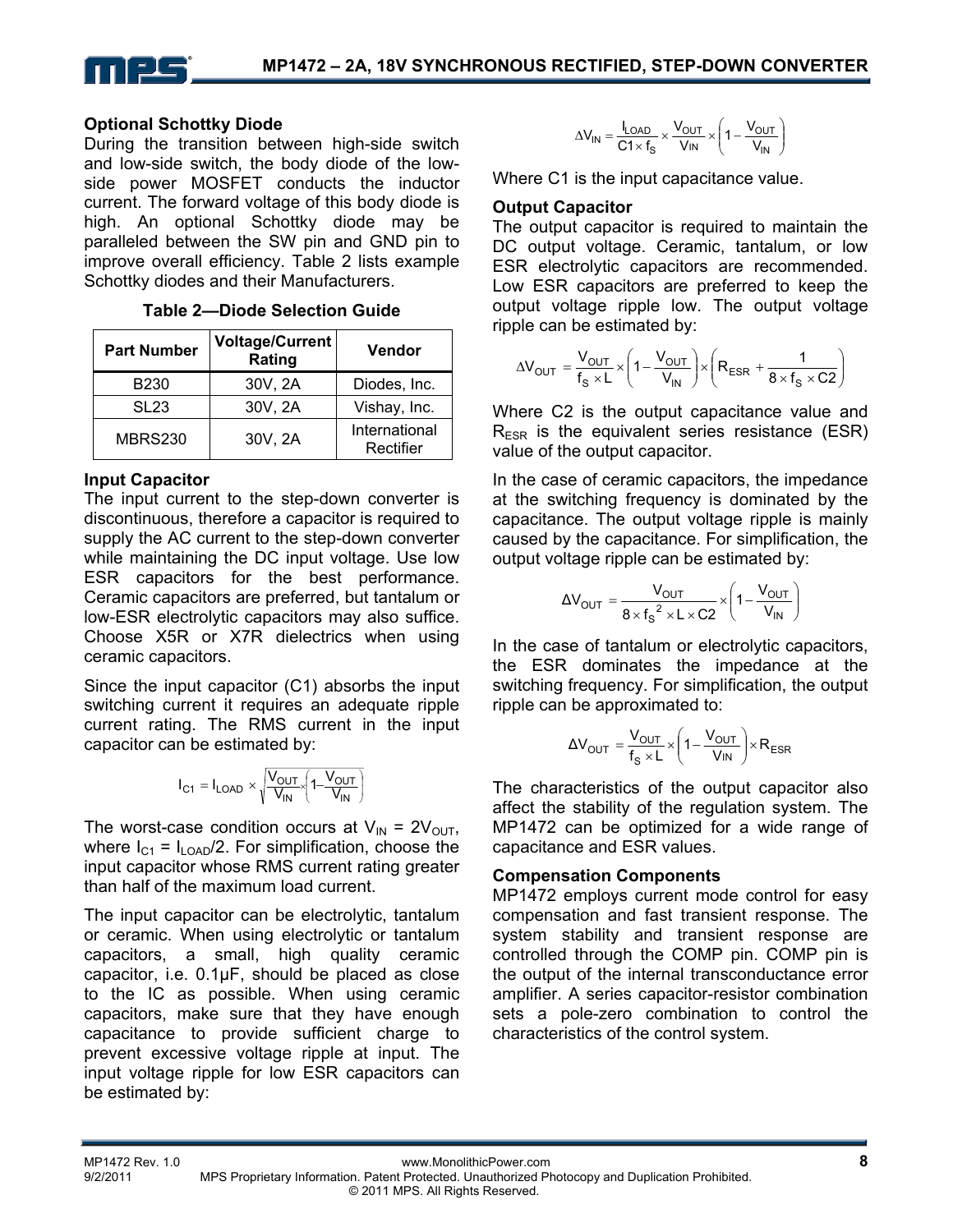

The DC gain of the voltage feedback loop is given by:

$$
A_{\text{VDC}} = R_{\text{LOAD}} \times G_{\text{CS}} \times A_{\text{EA}} \times \frac{V_{\text{FB}}}{V_{\text{OUT}}}
$$

Where  $A_{VEA}$  is the error amplifier voltage gain;  $G_{CS}$  is the current sense transconductance and  $R_{\text{LOAD}}$  is the load resistor value.

The system has two poles of importance. One is due to the compensation capacitor (C3) and the output resistor of the error amplifier, and the other is due to the output capacitor and the load resistor. These poles are located at:

$$
f_{P1} = \frac{G_{EA}}{2\pi \times C3 \times A_{VEA}}
$$

$$
f_{P2} = \frac{1}{2\pi \times C2 \times R_{LOAD}}
$$

Where  $G_{FA}$  is the error amplifier transconductance.

The system has one zero of importance, due to the compensation capacitor (C3) and the compensation resistor (R3). This zero is located at:

$$
f_{Z1}=\frac{1}{2\pi\times C3\times R3}
$$

The system may have another zero of importance, if the output capacitor has a large capacitance and/or a high ESR value. The zero, due to the ESR and capacitance of the output capacitor, is located at:

$$
f_{ESR} = \frac{1}{2\pi \times C2 \times R_{ESR}}
$$

In this case, a third pole set by the compensation capacitor (C6) and the compensation resistor (R3) is used to compensate the effect of the ESR zero on the loop gain. This pole is located at:

$$
f_{P3}=\frac{1}{2\pi\times C6\times R3}
$$

The goal of compensation design is to shape the converter transfer function to get a desired loop gain. The system crossover frequency where the feedback loop has the unity gain is important. Lower crossover frequencies result in slower line and load transient responses, while higher

crossover frequencies could cause system instability. A good rule of thumb is to set the crossover frequency below one-tenth of the switching frequency.

Table 3 lists the typical values of compensation components for some standard output voltages with various output capacitors and inductors. The values of the compensation components have been optimized for fast transient responses and good stability at given conditions.

Table 3—Compensation Values for Typical Output Voltage/Capacitor Combinations

| $\mathsf{V}_{\mathsf{OUT}}$ | L1                               | C <sub>2</sub>       | R <sub>3</sub> | C <sub>3</sub> | C <sub>6</sub> |
|-----------------------------|----------------------------------|----------------------|----------------|----------------|----------------|
| 1.8V                        | $6.8$ uH                         | 22µF/6.3V<br>Ceramic | $3.3k\Omega$   | 5.6nF          | None           |
| 3.3V                        | 10µH                             | 22µF/6.3V<br>Ceramic | $5.6k\Omega$   | 3.3nF          | None           |
| 5.0V                        | $15\mu$ H                        | 22µF/6.3V<br>Ceramic | $10k\Omega$    | 2.2nF          | None           |
| 12.0V                       | 22µF/16V<br>$22\mu H$<br>Ceramic |                      | $15k\Omega$    | 1.0nF          | None           |

To optimize the compensation components, the following procedure can be used.

1. Choose the compensation resistor (R3) to set the desired crossover frequency.

Determine the R3 value by the following equation:

$$
R3=\frac{2\pi\times C2\times f_C}{G_{EA}\times G_{CS}}\times\frac{V_{OUT}}{V_{FB}}<\frac{2\pi\times C2\times 0.1\times f_S}{G_{EA}\times G_{CS}}\times\frac{V_{OUT}}{V_{FB}}
$$

Where  $f_c$  is the desired crossover frequency which is typically below one tenth of the switching frequency.

2. Choose the compensation capacitor (C3) to achieve the desired phase margin. For applications with typical inductor values, setting the compensation zero,  $f_{Z1}$ , below one-forth of the crossover frequency provides sufficient phase margin.

Determine the C3 value by the following equation:

$$
C3 > \frac{4}{2\pi \times R3 \times f_C}
$$

where R3 is the compensation resistor.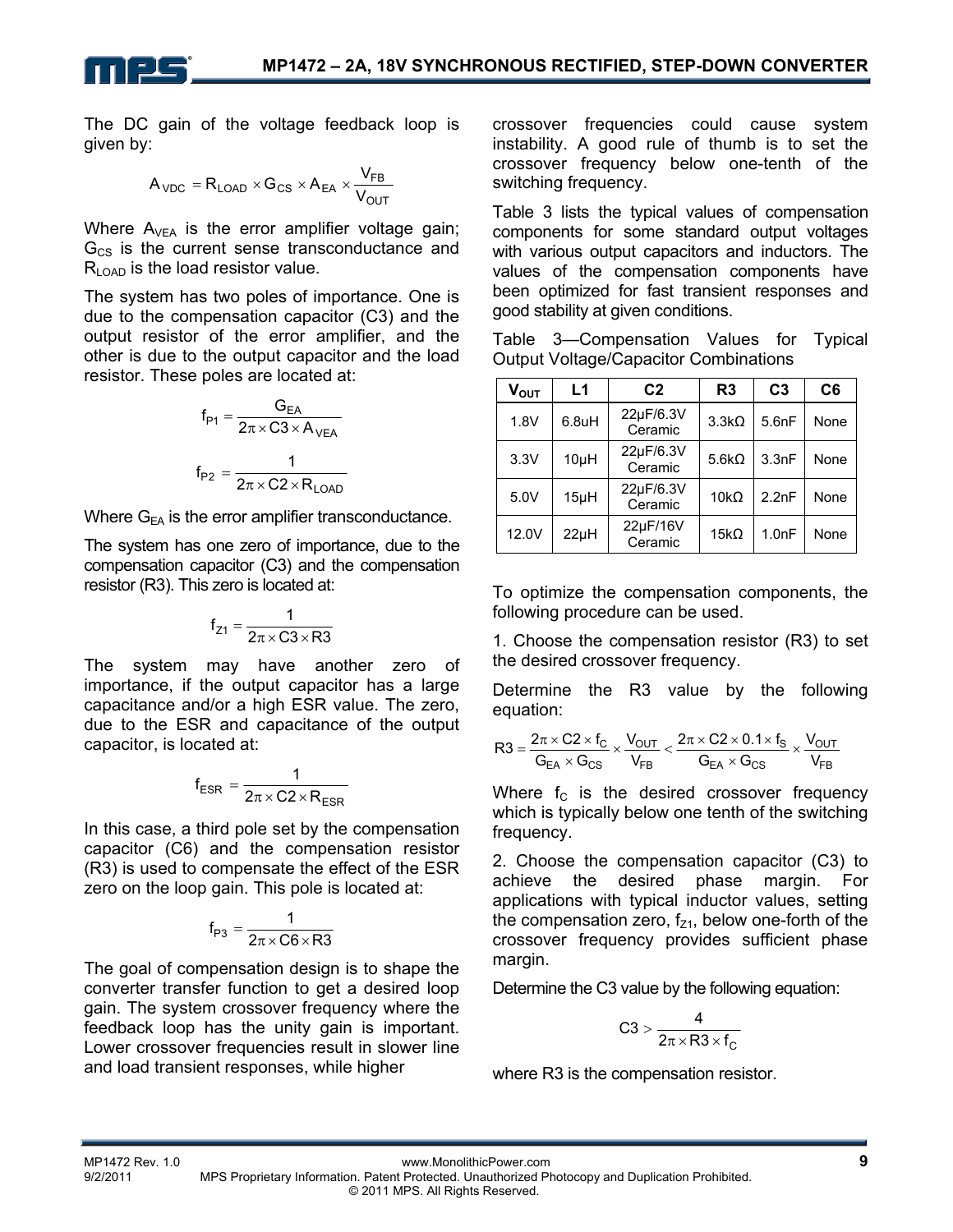

3. Determine if the second compensation capacitor (C6) is required. It is required if the ESR zero of the output capacitor is located at less than half of the switching frequency, or the following relationship is valid:

$$
\frac{1}{2\pi \times C2 \times R_{\text{ESR}}} < \frac{f_s}{2}
$$

If this is the case, then add the second compensation capacitor (C6) to set the pole  $f_{P3}$  at the location of the ESR zero. Determine the C6 value by the equation:

$$
C6 = \frac{C2 \times R_{ESR}}{R3}
$$

#### **External Bootstrap Diode**

An external bootstrap diode may enhance the efficiency of the regulator, and it will be a must if the applicable condition is:

- $V_{\text{OUT}}$ =5V or 3.3V; and
- duty cycle is high: D= IN OUT  $\frac{\rm V_{OUT}}{\rm V_{IN}}$ >65%

In these cases, an external BST diode is recommended from the output of the voltage regulator to BST pin, as shown in Figure 2



#### **Figure 2—Add Optional External Bootstrap Diode to Enhance Efficiency**

The recommended external BST diode is IN4148, and the BST cap is 0.01µF.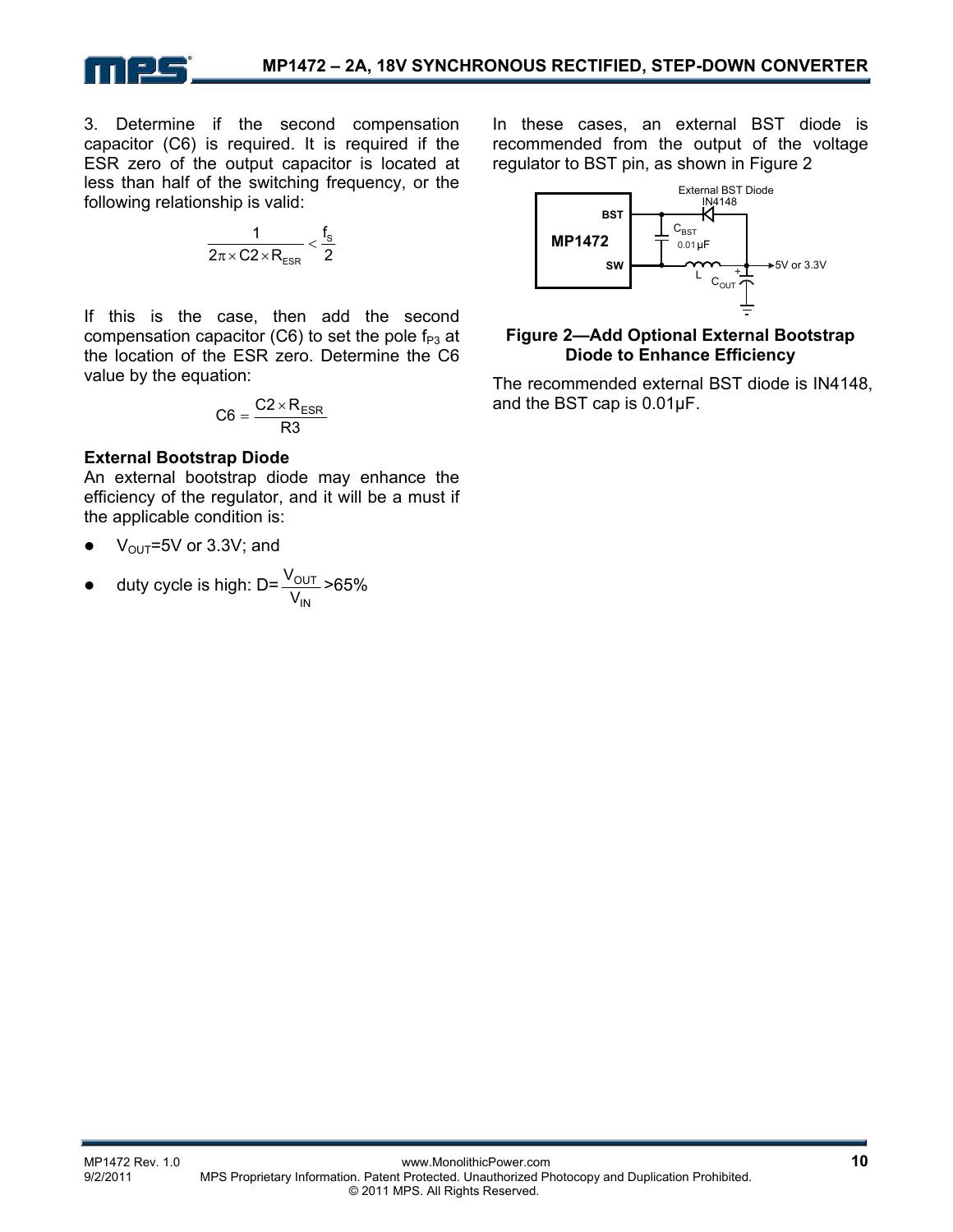

#### **typical Application circuit**



**Figure 3—MP1472 with 1.8V Output, 22µF/6.3V Ceramic Output Capacitor** 



**Figure 4—MP1472 with 5.0V Output, 22µF/6.3V Ceramic Output Capacitor**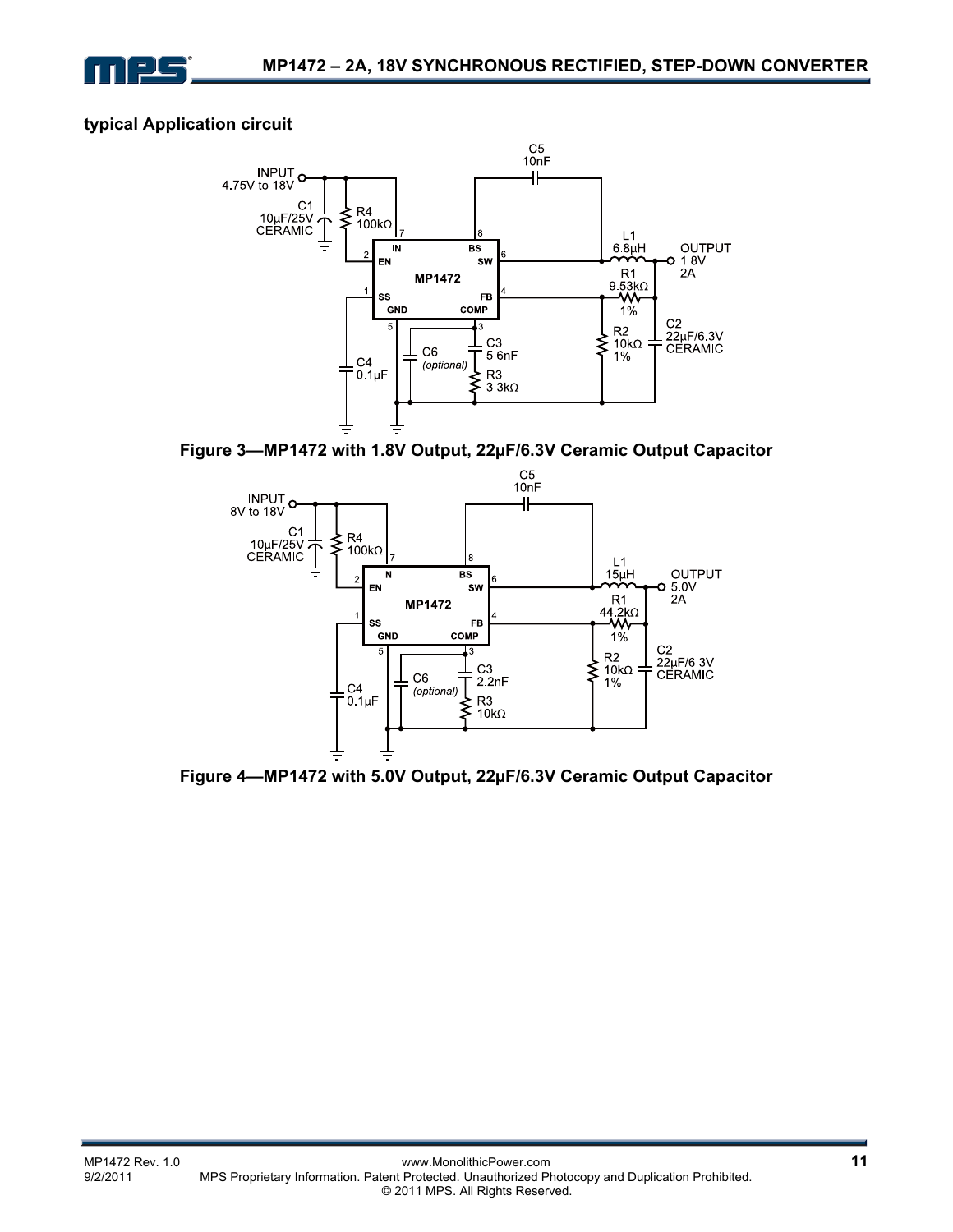

# **PCB LAYOUT GUIDE**

PCB layout is very important to achieve stable operation. It is highly recommended to duplicate EVB layout for optimum performance.

If change is necessary, please follow these guidelines and take Figure 5 for reference.

1) Keep the path of switching current short and minimize the loop area formed by input cap, high-side MOSFET and low-side MOSFET.

- 2) Bypass ceramic capacitors are suggested to be put close to the Vin Pin.
- 3) Ensure all feedback connections are short and direct. Place the feedback resistors and compensation components as close to the chip as possible.
- 4) Route SW away from sensitive analog areas such as FB.
- 5) Connect IN, SW, and especially GND respectively to a large copper area to cool the chip to improve thermal performance and long-term reliability.







**Figure 5—MP1472 Typical Application Circuit and PCB Layout Guide**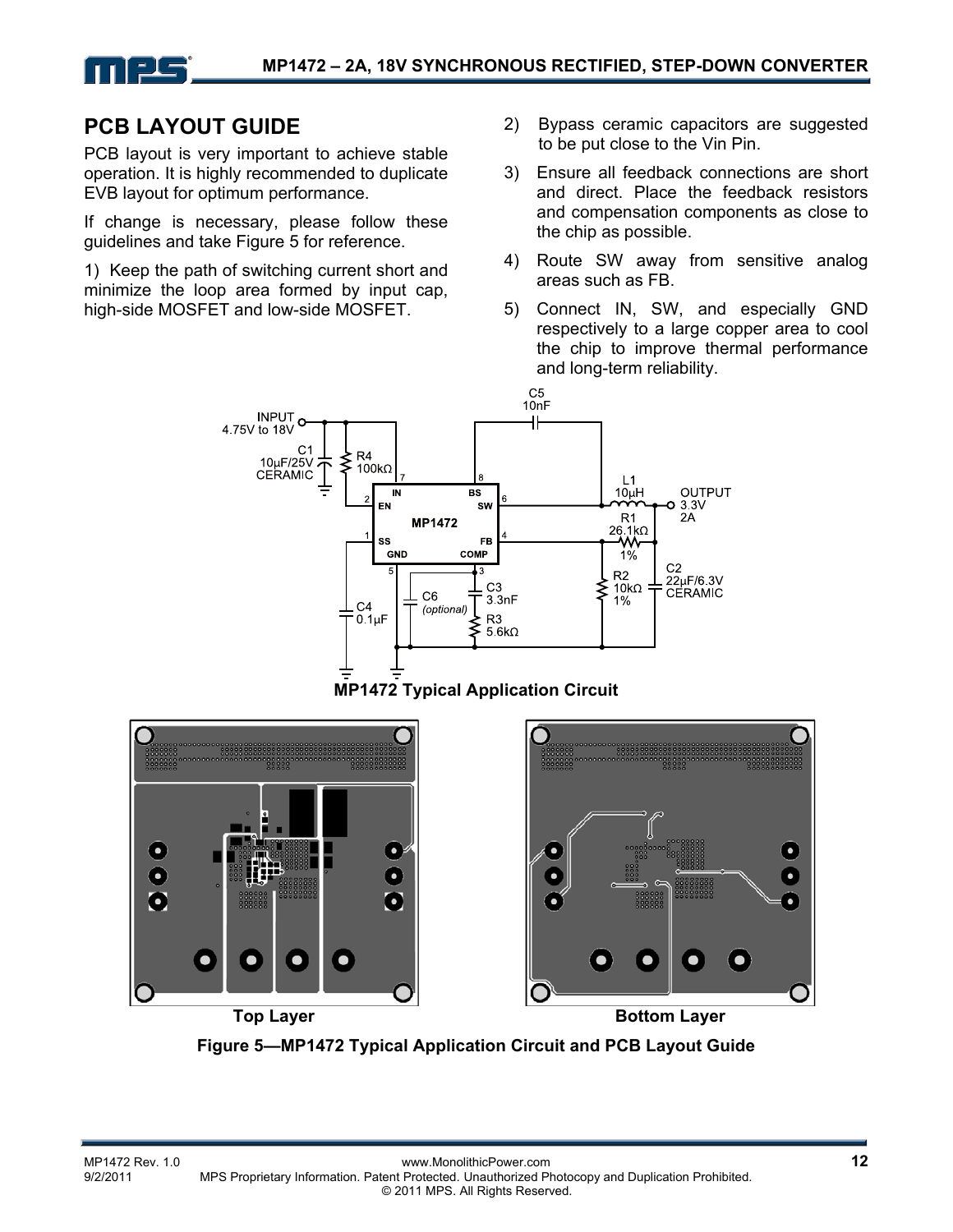

### **PACKAGE INFORMATION**

**TSOT23-8** 





#### **RECOMMENDED LAND PATTERN**



**TOP VIEW** 



**SIDE VIEW** 



**FRONT VIEW** 

DETAIL "A"

#### **NOTE:**

1) ALL DIMENSIONS ARE IN MILLIMETERS. 2) PACKAGE LENGTH DOES NOT INCLUDE MOLD FLASH, PROTRUSION OR GATE BURR. 3) PACKAGE WIDTH DOES NOT INCLUDE **INTERLEAD FLASH OR PROTRUSION.** 4) LEAD COPLANARITY (BOTTOM OF LEADS AFTER FORMING) SHALL BE 0.10 MILLIMETERS MAX. 5) JEDEC REFERENCE IS MO-193, VARIATION BA. 6) DRAWING IS NOT TO SCALE.

**NOTICE:** The information in this document is subject to change without notice. Please contact MPS for current specifications. Users should warrant and guarantee that third party Intellectual Property rights are not infringed upon when integrating MPS products into any application. MPS will not assume any legal responsibility for any said applications.